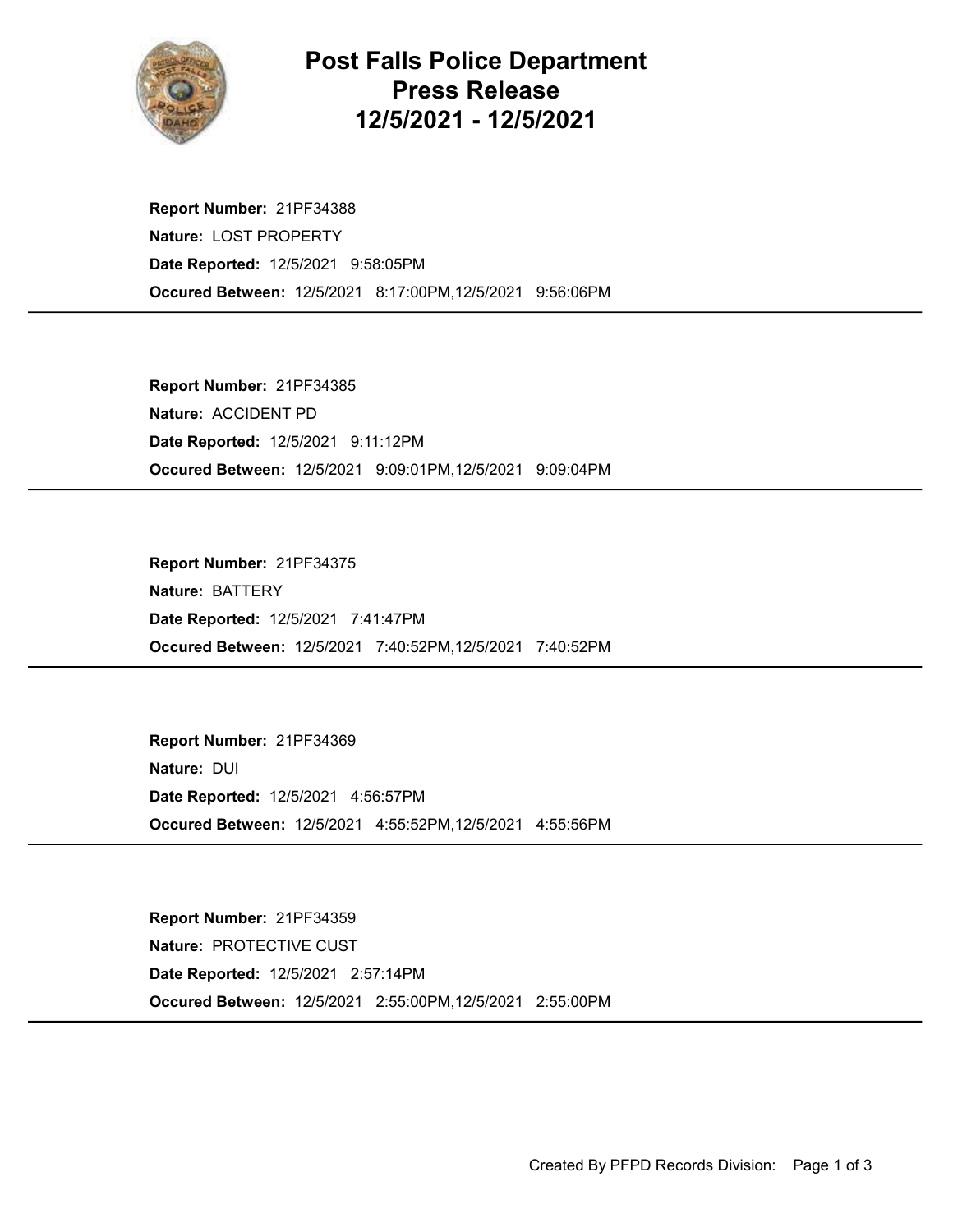Occured Between: 12/5/2021 1:21:16PM,12/5/2021 1:21:16PM Report Number: 21PF34348 Nature: FOUND PROPERTY Date Reported: 12/5/2021 1:25:46PM

Occured Between: 12/5/2021 12:44:18PM,12/5/2021 12:44:18PM Report Number: 21PF34346 Nature: ANIMAL VICIOUS Date Reported: 12/5/2021 12:46:40PM

Occured Between: 12/5/2021 11:46:21AM,12/5/2021 11:46:21AM Report Number: 21PF34343 Nature: AGENCY ASSIST Date Reported: 12/5/2021 11:49:47AM

Occured Between: 12/5/2021 10:22:03AM,12/5/2021 11:19:49AM Report Number: 21PF34335 Nature: DOMESTIC DISPUT Date Reported: 12/5/2021 10:24:49AM

Occured Between: 12/5/2021 8:29:40AM,12/5/2021 8:29:40AM Report Number: 21PF34327 Nature: ACCIDENT PD Date Reported: 12/5/2021 8:30:33AM

Occured Between: 12/5/2021 8:23:12AM,12/5/2021 8:23:12AM Report Number: 21PF34326 Nature: ACCIDENT PD Date Reported: 12/5/2021 8:25:07AM